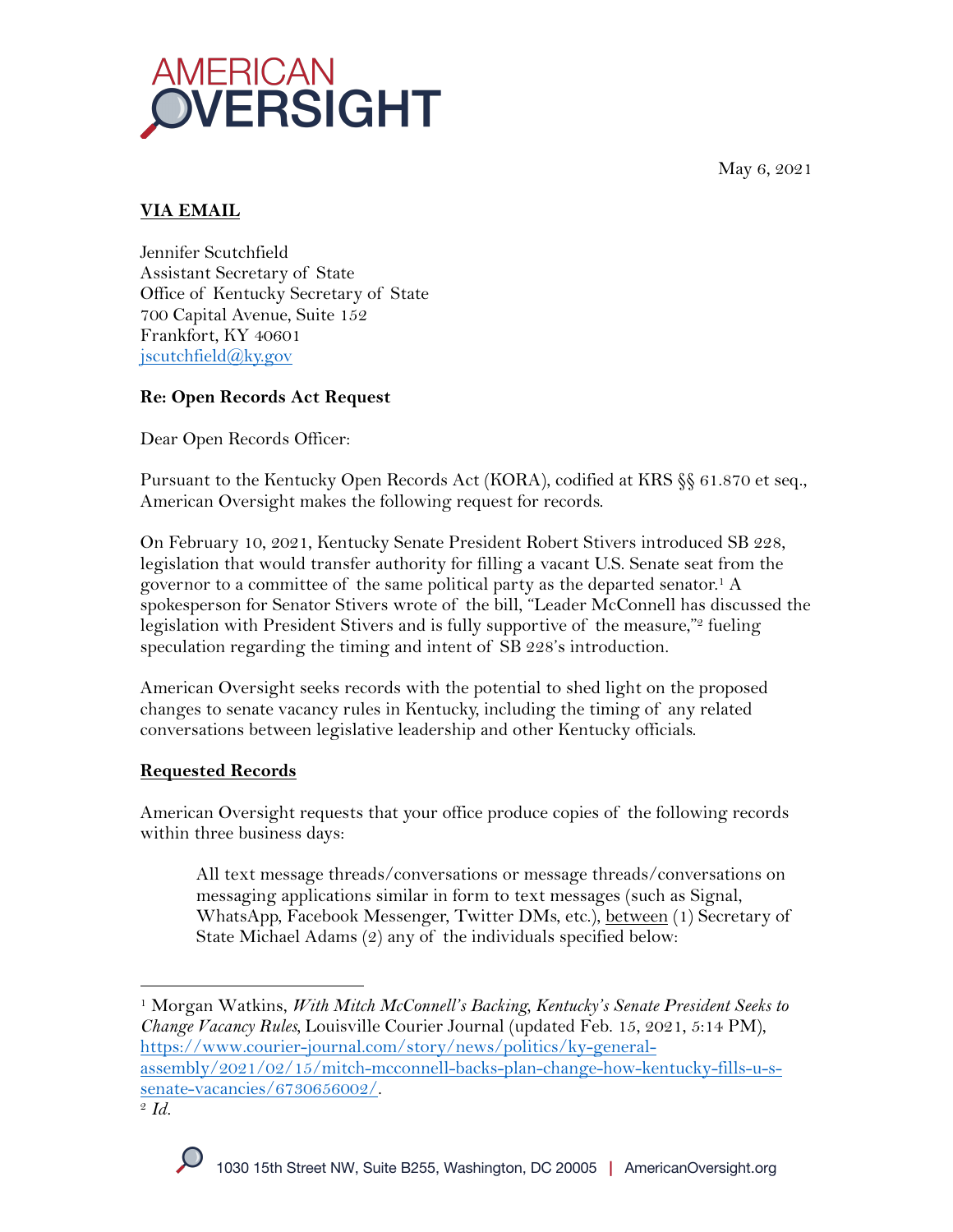- 1. Senate Minority Leader Mitch McConnell
- 2. Chief of Staff for Sen. McConnell Terry Carmack
- 3. State Director for Sen. McConnell Robbin Taylor
- 4. Attorney General Daniel Cameron
- 5. Senator Robert Stivers
- 6. Senator Tom Buford

Please provide all responsive records from January 4, 2021, through the date the search is conducted.

### **Pursuant to KRS § 61.880(1), American Oversight requests that you notify us within three workdays as to whether you will comply with this request.**

#### **Statement of Noncommercial Purpose**

This request is for noncommercial purposes, and American Oversight respectfully requests a waiver of any fees associated with processing this request for records. To the extent any fees are charged, pursuant to KRS § 61.874(3), American Oversight asks that such fees be limited to the actual cost of reproduction and exclude the cost of agency staff time.

This request is primarily and fundamentally for non-commercial purposes. American Oversight seeks the records requested to inform the public regarding conversations between Kentucky's legislative leadership and U.S. Senate Majority Leader Mitch McConnell concerning potential senate vacancies.3 Records with the potential to shed light on this matter would contribute significantly to public understanding of operations of the government, including the timing of any conversations regarding potential vacancies.

Furthermore, as a 501(c)(3) nonprofit, American Oversight does not have a commercial purpose and the release of the information requested is not in American Oversight's financial interest. American Oversight's mission is to promote transparency in government, to educate the public about government activities, and to ensure the accountability of government officials. American Oversight uses the information gathered, and its analysis of it, to educate the public through reports, press releases, or other media. American Oversight also makes materials it gathers available on its public website and promotes their availability on social media platforms, such as Facebook and Twitter.<sup>4</sup>

American Oversight has also demonstrated its commitment to the public disclosure of documents and creation of editorial content through numerous substantive analyses

- <sup>4</sup> American Oversight currently has approximately 16,340 followers on Facebook and 106,200 followers on Twitter. American Oversight, Facebook,
- https://www.facebook.com/weareoversight/ (last visited Apr. 12, 2021); American Oversight (@weareoversight), Twitter, https://twitter.com/weareoversight (last visited Apr. 12, 2021).

<sup>3</sup> *See* Watkins, *supra* note 1.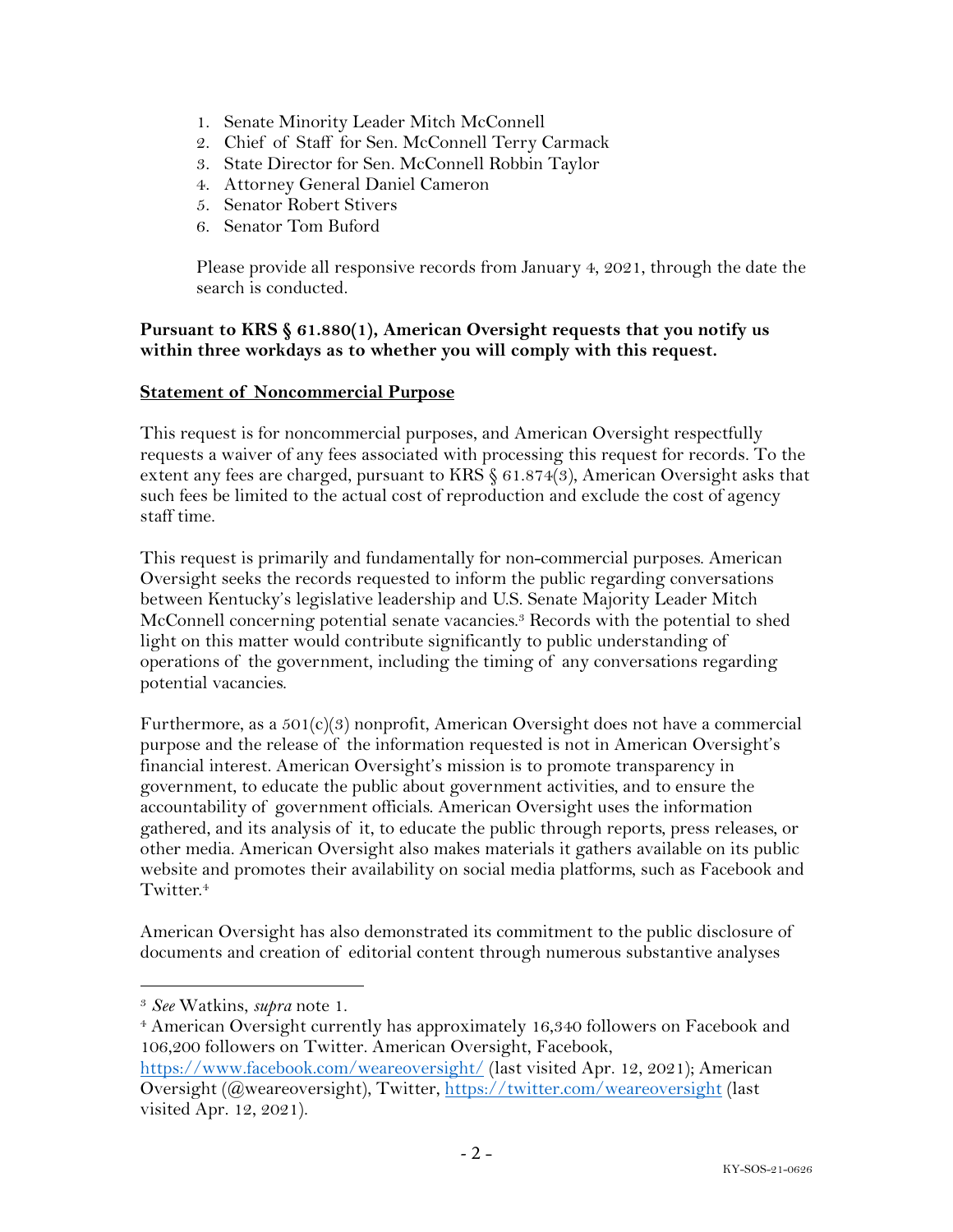posted to its website.5 Examples reflecting this commitment to the public disclosure of documents and the creation of editorial content include the posting of records related to the organization's investigations into misconduct and corruption in state governments; <sup>6</sup> the posting of records related to an ethics waiver received by a senior Department of Justice attorney and an analysis of what those records demonstrated regarding the Department's process for issuing such waivers;7 posting records received as part of American Oversight's "Audit the Wall" project to gather and analyze information related to the administration's proposed construction of a barrier along the U.S.-Mexico border, and analyses of what those records reveal;<sup>8</sup> posting records regarding potential self-dealing at the Department of Housing & Urban Development and related analysis;<sup>9</sup> posting records and analysis relating to the federal government's efforts to sell nuclear technology to Saudi Arabia;<sup>10</sup> and posting records and analysis regarding the Department of Justice's decision in response to demands from Congress to direct a U.S. Attorney to undertake a wide-ranging review and make recommendations regarding criminal investigations relating to the President's political opponents and allegations of misconduct by the Department of Justice itself and the Federal Bureau of Investigation.<sup>11</sup>

# **Guidance Regarding the Search & Processing of Requested Records**

In connection with its request for records, American Oversight provides the following guidance regarding the scope of the records sought and the search and processing of records:

■ Our request for records includes any attachments to those records or other materials enclosed with those records when they were previously transmitted. To the extent that an email is responsive to our request, our request includes all

<sup>5</sup> *News*, American Oversight, https://www.americanoversight.org/blog. 6 *State Investigations*, American Oversight, https://www.americanoversight.org/states. <sup>7</sup> *DOJ Records Relating to Solicitor General Noel Francisco's Recusal*, American Oversight, https://www.americanoversight.org/document/doj-civil-division-response-noelfrancisco-compliance; *Francisco & the Travel Ban: What We Learned from the DOJ Documents*, American Oversight, https://www.americanoversight.org/francisco-thetravel-ban-what-we-learned-from-the-doj-documents.

<sup>8</sup> *See generally Audit the Wall*, American Oversight,

https://www.americanoversight.org/investigation/audit-the-wall; *see, e.g.*, *Border Wall Investigation Report: No Plans, No Funding, No Timeline, No Wall*, American Oversight, https://www.americanoversight.org/border-wall-investigation-report-no-plans-no-

funding-no-timeline-no-wall. 9 *Documents Reveal Ben Carson Jr.'s Attempts to Use His Influence at HUD to Help His Business*, American Oversight, https://www.americanoversight.org/documents-revealben-carson-jr-s-attempts-to-use-his-influence-at-hud-to-help-his-business. 10 *Investigating the Trump Administration's Efforts to Sell Nuclear Technology to Saudi* 

*Arabia*, American Oversight, https://www.americanoversight.org/investigating-thetrump-administrations-efforts-to-sell-nuclear-technology-to-saudi-arabia. 11 *Sessions' Letter Shows DOJ Acted on Trump's Authoritarian Demand to Investigate Clinton*,

American Oversight, https://www.americanoversight.org/sessions-letter.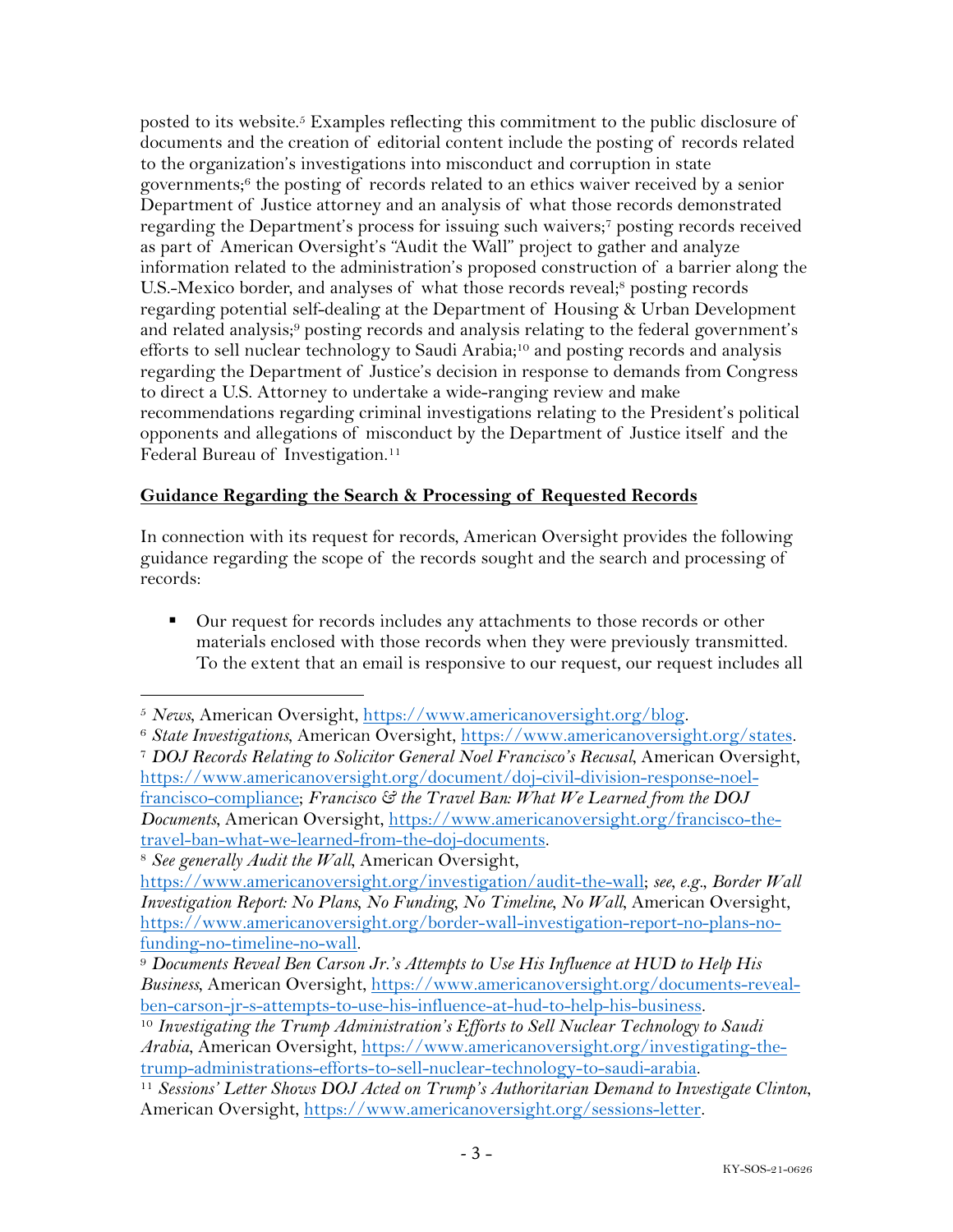prior messages sent or received in that email chain, as well as any attachments to the email.

- Please search all relevant records or systems containing records regarding agency business. Do not exclude records regarding agency business contained in files, email accounts, or devices in the personal custody of your officials, such as personal email accounts or text messages.
- In the event some portions of the requested records are properly exempt from disclosure, please disclose any reasonably segregable non-exempt portions of the requested records. *See* KRS § 61.878(4). If a request is denied in whole, please state specifically why it is not reasonable to segregate portions of the record for release.
- Please take appropriate steps to ensure that records responsive to this request are not deleted by the agency before the completion of processing for this request. If records potentially responsive to this request are likely to be located on systems where they are subject to potential deletion, including on a scheduled basis, please take steps to prevent that deletion, including, as appropriate, by instituting a litigation hold on those records.

### **Conclusion**

If you have any questions regarding how to construe this request for records or believe that further discussions regarding search and processing would facilitate a more efficient production of records of interest to American Oversight, please do not hesitate to contact American Oversight to discuss this request. American Oversight welcomes an opportunity to discuss its request with you before you undertake your search or incur search or duplication costs. By working together at the outset, American Oversight and your agency can decrease the likelihood of costly and time-consuming litigation in the future.

Where possible, please provide responsive material in an electronic format by email. Alternatively, please provide responsive material in native format or in PDF format on a USB drive. Please send any responsive material being sent by mail to American Oversight, 1030 15th Street NW, Suite B255, Washington, DC 20005. If it will accelerate release of responsive records to American Oversight, please also provide responsive material on a rolling basis.

We share a common mission to promote transparency in government. American Oversight looks forward to working with your agency on this request. If you do not understand any part of this request, please contact Khahilia Shaw at foia@americanoversight.org or (202) 539-6507. Also, if American Oversight's request